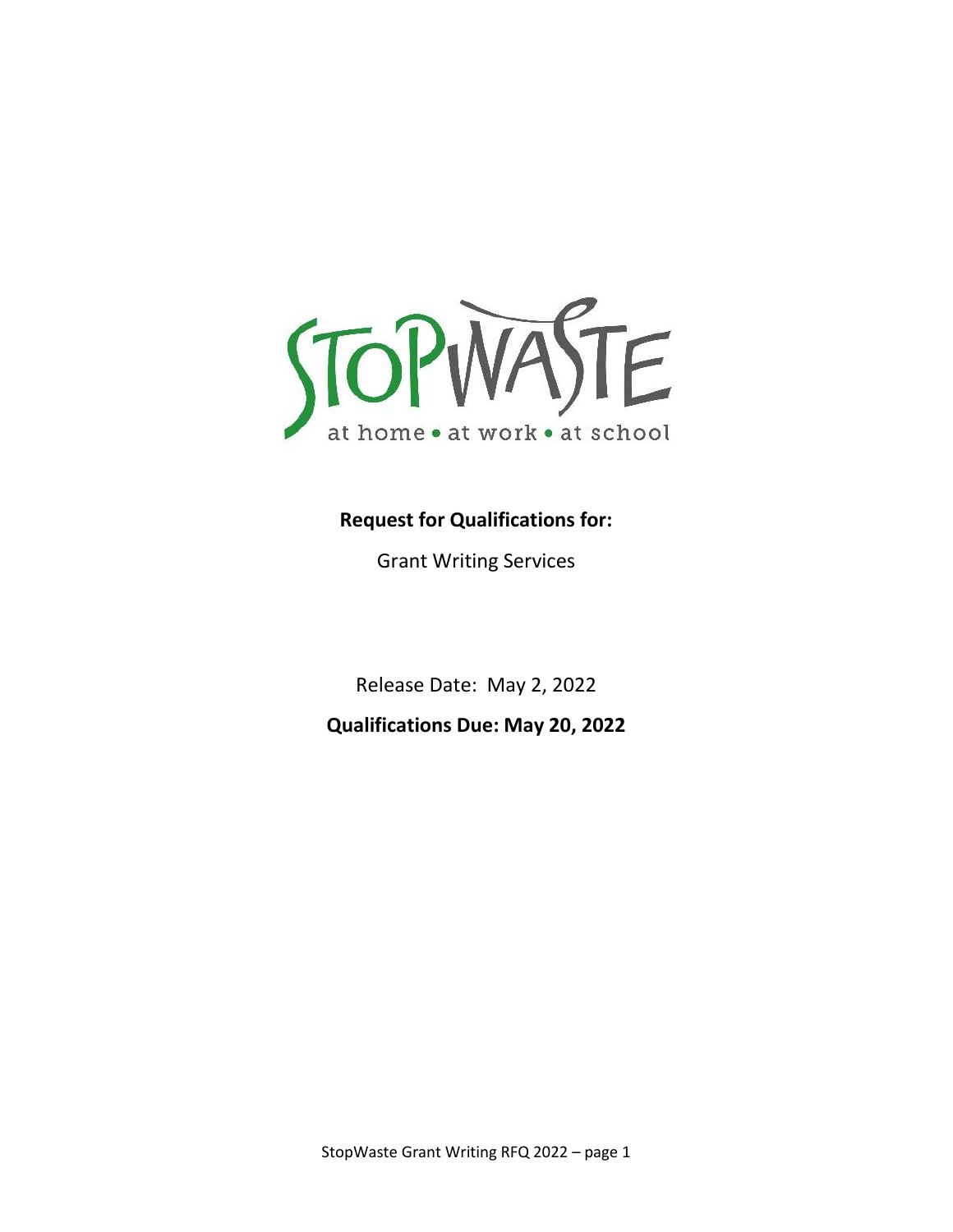#### *I. About the Agency*

StopWaste is a joint powers authority working on behalf of 17 member agencies in Alameda County and serving 1.7 million citizens. We are a public agency governed by the Alameda County Waste Management Authority, the Alameda County Source Reduction and Recycling Board, and the Energy Council. Since 1976, StopWaste has advanced the responsible use of resources through strong partnerships with local governments, businesses, and community organizations. We work to contribute to a healthy, thriving community that is resilient to climate change, driven by people who are empowered to use resources and energy in a way that is good for their communities, our local economy, and the planet.

At our core is a holistic approach that prevents waste and conserves energy while also advancing healthy environment, economic investments, climate action, inclusive communities, and water savings. Our wide-ranging services include technical assistance, grants and incentives, community engagement, public outreach campaigns, market development, and ordinance enforcement. We are directed by our long-term Aims of Capacity Building, Equity, Partnership, Regeneration, Mindset, and Evaluation (see descriptions at www.stopwaste.org)

#### *II. Program Areas Seeking Funding*

StopWaste pursues external funding opportunities to leverage its limited internal resources to have greater impact. We have received grants and contracts from federal, state, and regional government agencies, foundations, and utilities. While any program area could seek funding if an appropriate opportunity arose, the following is a list of those most likely to pursue funding in the upcoming years:

- Buildings: Initiatives that advance responsible use of resources in residential and nonresidential buildings, through circular building design; environmentally preferable building materials; and energy efficiency, electrification, and clean energy installation and building upgrades.
- Food: Solutions focused on upstream food waste prevention and recovery activities that reduce wasted food in businesses, households, and schools through consumer outreach and campaigns, technical assistance, food waste prevention solutions for businesses, upcycling surplus food into value added food products, etc. Leveraging opportunities to develop or strengthen local and/or regional food systems, shorten food supply chains and scale sustainable equitable approaches to addressing food recovery and food insecurity.
- Soil: Projects that advance healthy soil practices, including climate beneficial use of compost for carbon sequestration and regenerative agricultural production.

StopWaste also issues its own grants, offering up to \$700,000 in grant opportunities to nonprofits, businesses, and institutions with projects aimed at increasing individual, business, and community involvement in the prevention of waste in Alameda County. Funding priorities are related to projects that focus on waste prevention, reuse, and recovery of food, goods and materials as well as development, marketing, and use of recovered products. We offer limited grant development assistance to potential applicants to our programs.

For a full list and description of our program areas, please see our website and annual budget at www.stopwaste.org/budget.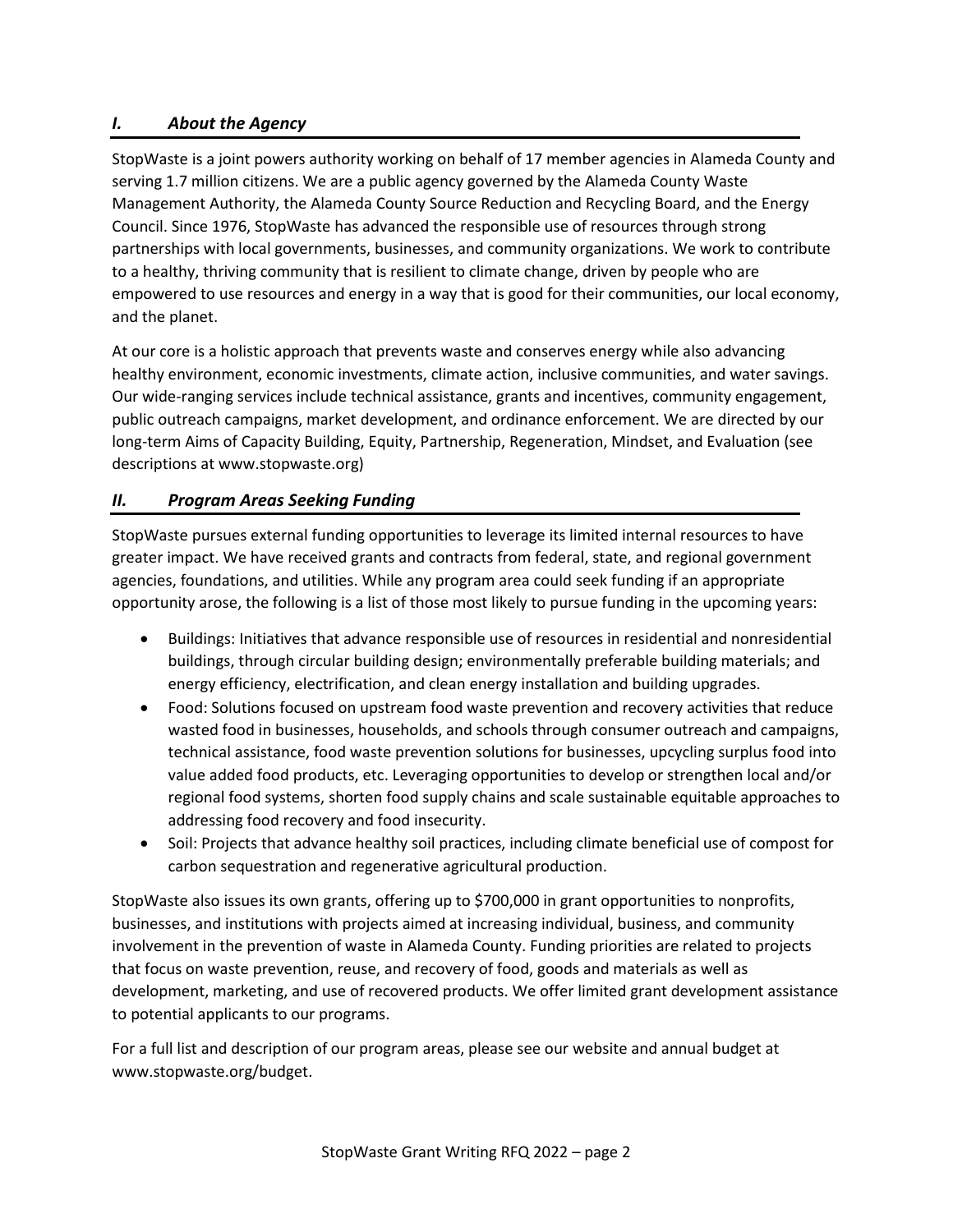## *III. Description of Services Required*

We seek services to support our limited staff capacity to pursue funding applications and expand our fund seeking from traditionally environmentally oriented opportunities to those with other focuses, including health, equity, and economic development. Respondents may indicate qualifications for one or more of the following services:

**A: Funding Opportunity Identification and Evaluation:** Track and notify Agency staff of appropriate funding opportunities. Evaluate funding opportunities for fit with Agency priorities and activities.

**B: Application Development:** Support Agency staff to develop cohesive and clear narratives, budgets, and application packages for a variety of funding opportunities. Work with Agency staff to refine initial proposal concepts, crafting narratives that conform to application requirements and will score competitively based on grantor's evaluation rubric. Track and manage timelines for the completion of various application components. In some instances, support Agency partners as directed by Agency staff to develop applications for joint funding or for funding that supports the partners' work in service of Agency goals.

**C: Editing:** Provide copy editing on technical reports, grant applications, and other written material generated by Agency staff and/or partners. Work collaboratively with staff to refine content structure and organization, formatting, and tone.

**D: StopWaste Grant Program Support:** Support applicants to StopWaste grant programs who have limited capacity to complete/submit a grant application. Provide a grant writing workshop focused on StopWaste goals as well as one-on-one consulting support to applicants pre-selected by StopWaste.

## *IV. Submittal Requirements*

Firms or individuals responding to this RFQ must provide:

- 1. Description of the firm or individual proposing to provide services, including brief resume(s) for the primary contact and key personnel and a list of successful grant applications if available. Indicate which services (A-D in section above) you are interested in.
- 2. Three (3) examples of projects (or programs) that best demonstrate the individual or firm's expertise. Examples may include work previously performed for StopWaste.
	- a. Describe role of the individual or firm and key personnel.
	- b. Include outcomes and links to publicly available documentation where applicable.
	- c. Provide a client reference for each project including name, title, company, email and phone number.
- 3. A writing sample of technical writing. Grant writing sample preferred.
- 4. A professional fee schedule for the primary contact and the key personnel identified above who would be working on Agency projects.

**Appendix A**: Required Contract Elements: Professional Services Agreement including Insurance Requirements and Conflict of Interest. Unless otherwise specified in the submittals, the Agency will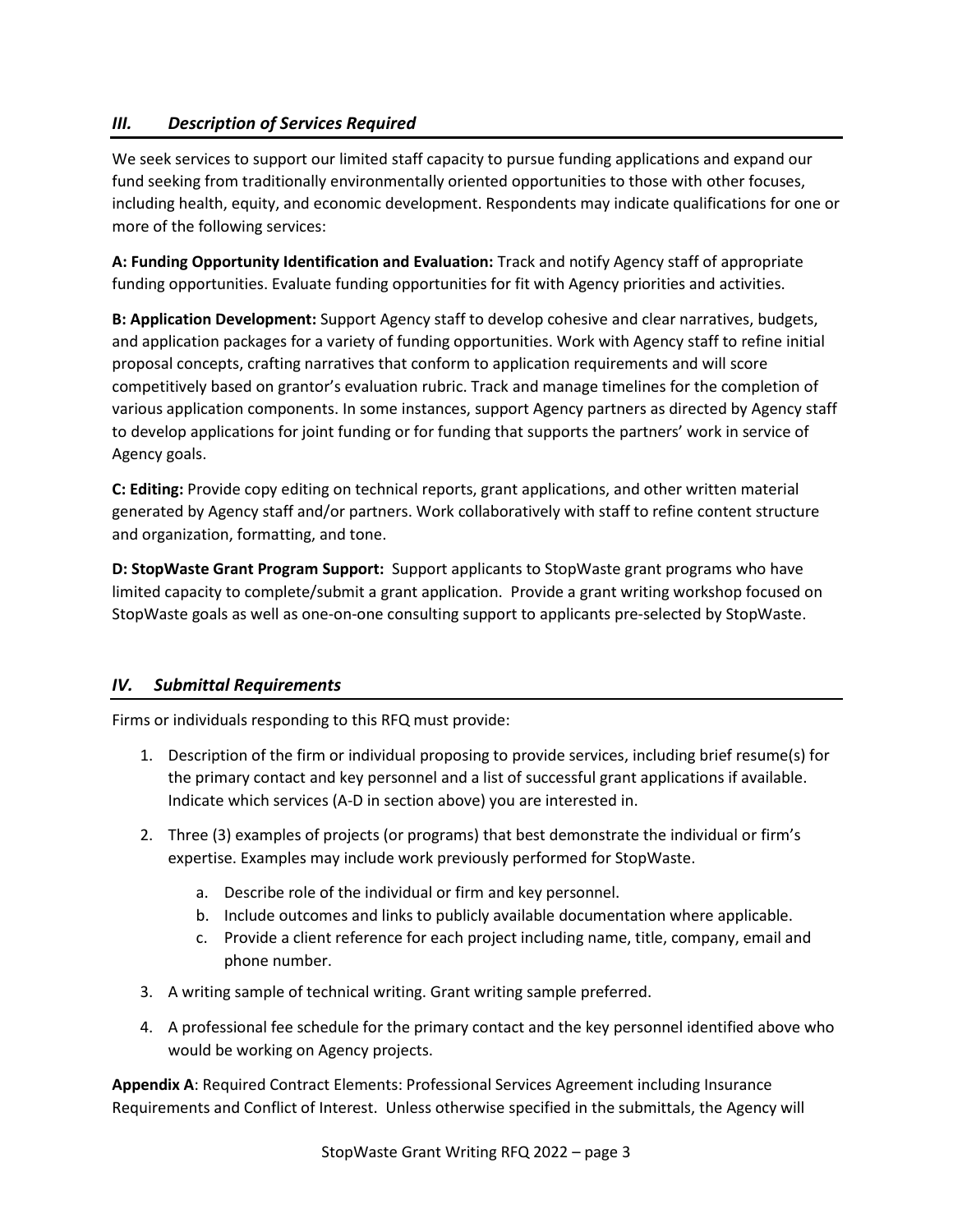assume that the professional fee schedule will cover any costs associated with complying with the Agency's insurance requirements as specified in Appendix A of this RFQ; if this is not the case the submittals should specify additional funds necessary for compliance.

| <b>Release of RFQ</b>                        | April 29, 2022        |
|----------------------------------------------|-----------------------|
| <b>Qualifications Due</b>                    | May 20, 2022 5 pm PDT |
| Short list Interviews (tentative, as needed) | May 23-24, 2022       |
| <b>Notification of Qualification:</b>        | May 27, 2022          |

#### *V. RFQ Process, Timeline, and Format*

Depending on the responses to this RFQ and the short list interviews, the Agency may choose to qualify more than one firm or individual. Selected firms or individuals will be placed on a pre-qualified vendors list. Those included in this list are eligible to receive a bid request, RFP or contract for services as needed. This pre-qualified vendor list is valid from 2022 through 2026. Should your services be needed in that period, you will be contacted by staff to develop a scope of work and payment schedule for specific projects.

#### **Submittal Format**

The deadline for application submittal is **5:00 p.m., Friday, May 20, 2022.** Qualifications received after this time will **not** be accepted.

Qualifications must be submitted by email and should be sent to  $\text{rfq@stopwaste.org}$  $\text{rfq@stopwaste.org}$  $\text{rfq@stopwaste.org}$  with the subject line clearly marked **"Grant Writing RFQ.**"

#### **General Conditions**

Contracts for services will be between the consultant and the ACWMA or Energy Council, depending on the funding source. All materials submitted become the property of ACWMA or Energy Council and will not be returned. Funds awarded are public funds and any information submitted or generated is subject to public disclosure requirements. Respondents bear all costs associated with responding to this RFQ, and ACWMA/Energy Council will provide no compensation for these costs.

ACWMA/Energy Council reserves the right, at its sole discretion, to waive minor irregularities in submittal requirements, to request modifications of the proposal, to accept or reject any or all proposals received, to award full or partial funding of any request, and/or to cancel all or part of this RFQ at any time prior to awards.

## *VI. Attachments*

Appendix A: Required Contract Elements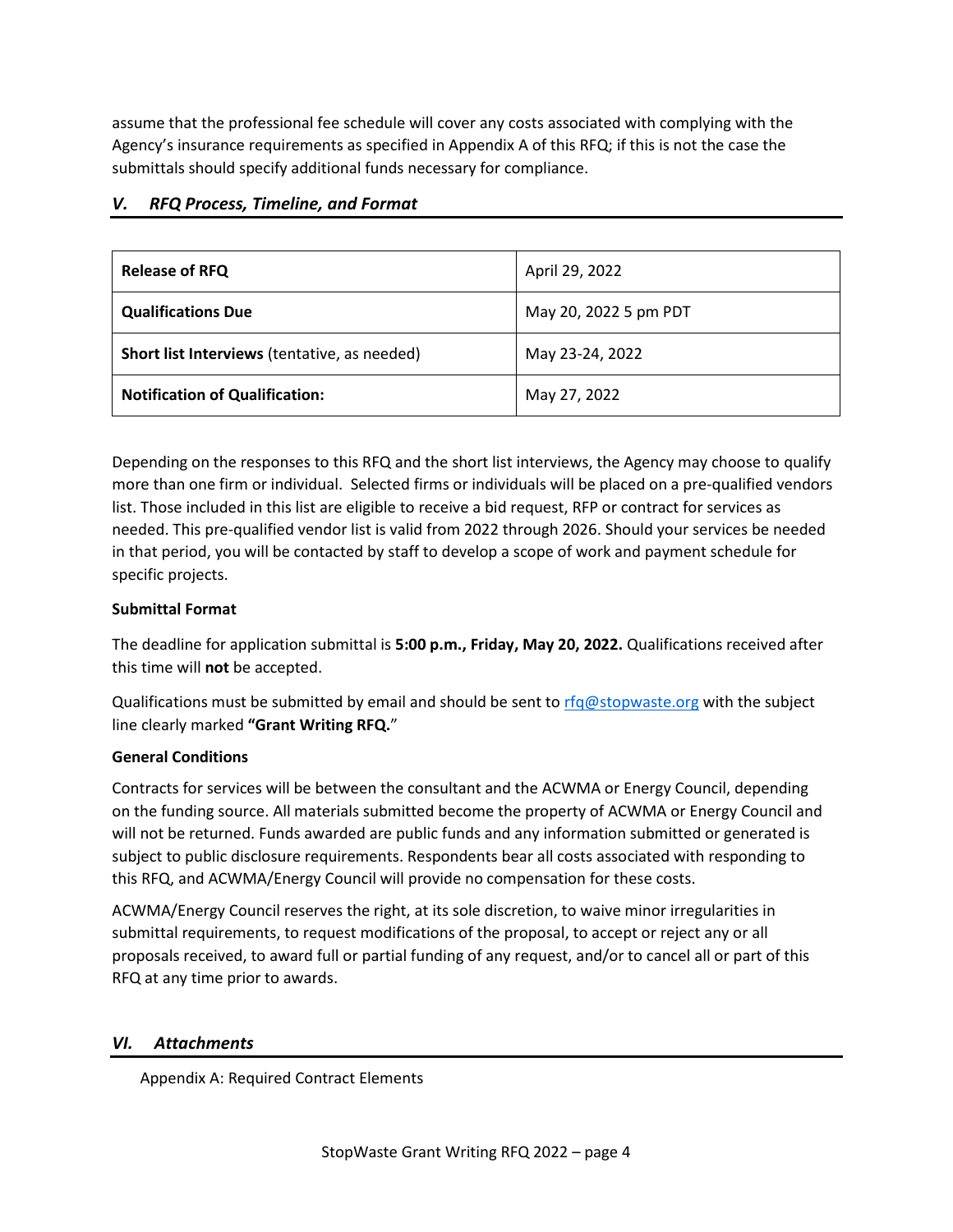## **Attachment A - Required Contract Elements**

#### **Professional Services Agreement including Insurance Requirements and Statement of Economic Interest**

It is a requirement of StopWaste that any individual or firm selected to provide professional consulting services must be able to comply with the terms of our professional services agreement (attached), which includes the following insurance requirements:

- A. **Comprehensive general liability insurance**: Insurance Services Office Form CG 00 01 covering CGL on an "occurrence" basis including products and completed operations, personal & advertising injury liability, blanket contractual liability, and broad-form property damage liability coverage. The combined single limit for bodily injury and property damage shall be at least \$2,000,000. If a general aggregate limit applies, either the general aggregate limit shall apply separately to this project/location (ISO CG 25 03 or 25 04) or the general aggregate limit shall be twice the required occurrence limit.
- B. **Automobile Liability**: ISO Form Number CA 00 01 covering any auto (Code 1), bodily injury and property damage liability insurance covering owned, non-owned (Code 9), rented, and hired (Code 8) cars. The combined single limit for bodily injury and property damage shall at least \$1,000,000.
- C. **Statutory workers' compensation and employer's liability insurance** as required by state law with a limit of at least \$1,000,000 per accident for bodily injury or disease. Neither Contractor nor its carrier shall be entitled to recover any costs, settlements, or expenses of workers' compensation claims arising out of this agreement. The Employer's Liability policy shall be endorsed to waive any right of subrogation against the Agency, its employees or agents.
- D. **Professional Errors and Omissions Liability Insurance**. The limit of liability shall be at least \$1,000,000. If the policy is written on a "claims made" basis, Contractor must maintain required coverage for a period of three years after the expiration of this agreement. Contractor may satisfy this requirement by renewal of existing coverage or purchase of either prior acts or tail coverage applicable to said three-year period.

In addition, the individual or firm's project manager may be required to submit a Statement of Economic Interest Form (Form 700) as required by the State Fair Political Practices Commission. For a copy of a Form 700, please see the California Fair Political Practices Commission website a[t http://www.fppc.ca.gov](http://www.fppc.ca.gov/)

Please sign the statement below to indicate that you and your firm understands and will comply with the terms of the Authority's professional services agreement including the required insurance policies and will submit a Statement of Economic Interest Form if requested by Authority staff.

*I have reviewed and will comply with the terms of the Authority's professional services agreement and certify that my firm has the ability to obtain the required insurance policies and submit the Statement of Economic Interest Form. I understand that failure to comply with any of these requirements will result in the Agency's refusal to enter into a contract for services with my firm.*

| Name:      | Title: |
|------------|--------|
| Firm:      |        |
| Signature: | Date:  |

*If you do not have or cannot obtain one or more of the types and levels of insurance described above, please indicate the reasons below and list the added costs for compliance in your submittals.*